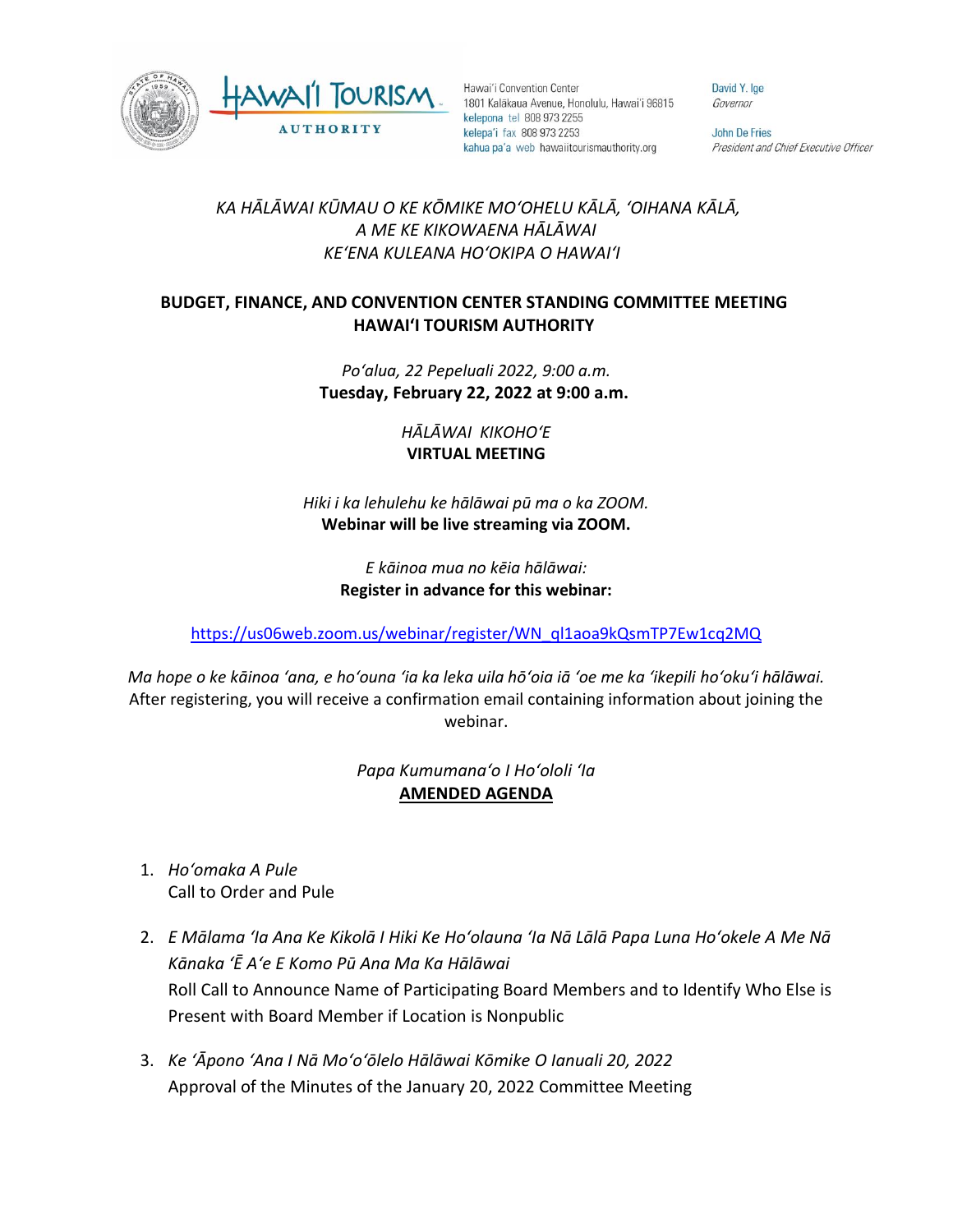



Hawai'i Convention Center 1801 Kalākaua Avenue, Honolulu, Hawai'i 96815 kelepona tel 808 973 2255 kelepa'i fax 808 973 2253 kahua pa'a web hawaiitourismauthority.org

David Y. Ige Governor

**John De Fries** President and Chief Executive Officer

- 4. *Ka Hōʻikeʻike, Ke Kūkākūkā, A Me Ka Hana E Pili Pū Ana I Ko Keʻena Kuleana Hoʻokipa O Hawaiʻi Palapala Waiwai No Ianuali* Presentation, Discussion and Action on the Hawai'i Tourism Authority's January Financial Report
- 5. *Ke Kūkākūkā ʻAna No Ka Waihona Kālā O Ka Makahiki 2023 No Ka Moʻohelu Kālā Kūikawā O Ka ʻAhaʻōlelo* Discussion on the Fiscal Year 2023 Legislative Placeholder Budget
- 6. Ke Kūkākūkā ʻAna No Ka Laina Manawa A Kaʻina Hana E Pili Pū Ana I Ka Moʻohelu Kālā Waihona Kālā O Ka Malahiki Hou Discussion on New Fiscal Year Budget Timeline and Process
- **7.** *Ka Hōʻikeʻike, Ke Kūkākūkā, a Me Ka Hana E Pili Pū Ana I Ka Hoʻokaʻawale ʻAna I Ke Kālā Mai Ka Makahiki ʻAuhau 2022, No Ke Kākoʻo ʻAna I Ko HTA ʻAelike Alowelo Me Ko Ke Kulanui O Hawaiʻi Māhele ʻĀlapa, Ma O Ko HTA ʻAelike Me Ka Hui Kūkā ʻO Big West*

**Presentation, Discussion and Action to Allocate FY22 Funds to Support HTA's Branding Partnership with University of Hawaiʻi Athletics through Funding of HTA's Contract with the Big West Conference**

- 8. *Ka Hōʻikeʻike, Ke Kūkākūkā, A Me Ka Hana E Pili Pū Ana I Ka Palapala Waiwai A Ka Hale ʻAha No Ianuali* Presentation, Discussion and Action on the Hawai'i Convention Center's January Financial Report
- 9. *Ka Nū Hou E Pili Pū Ana I Ko Ka Hale ʻAha Papa Hana CIP He 6 Makahiki Ka Lōʻihi* Update on the Hawai'i Convention Center's 6-Year CIP Plan
- 10. *Ka Hōʻikeʻike, Ke Kūkākūkā, A Me Ka Hana E Pili Pū Ana I Ka ʻImi ʻAna I Ke Kālā E Kākoʻo Ai I Ka Hoʻāno Hou ʻIa ʻO Ka Hōʻike A Ka Hale ʻAha O Hawaiʻi No Ka Wā E Hiki Mai Ana* Presentation, Discussion, and Action on Funding to Support an Update of the Hawai'i Convention Center Futures Study
- 11. *Hoʻokuʻu* Adjournment